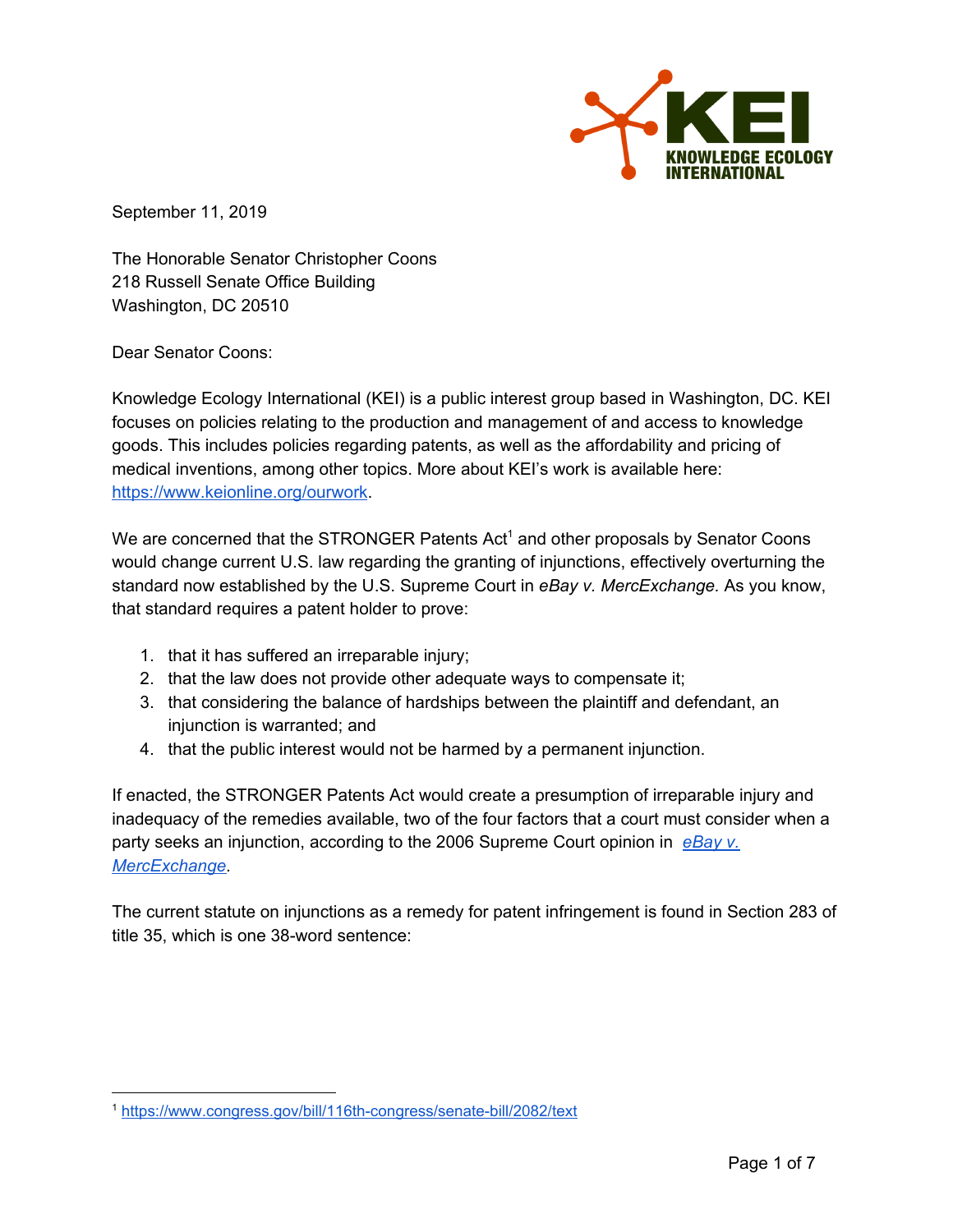## **§283. Injunction**

The several courts having jurisdiction of cases under this title may grant injunctions in accordance with the principles of equity to prevent the violation of any right secured by patent, on such terms as the court deems reasonable.

The STRONGER Patents Act seeks to add the following language to §283:

(b) Injunction.—Upon a finding by a court of infringement of a patent not proven invalid or unenforceable, the court shall presume that—

- (1) further infringement of the patent would cause irreparable injury; and
- (2) remedies available at law are inadequate to compensate for that injury.

This is an attempt to make such injunctions more automatic, even when the party seeking the injunction provides no evidence to support such claims, and the contrary is readily apparent.

While unpopular with some patent holders (particularly those who do not themselves make or provide goods or services), the *eBay* standard for injunctions has had a very important procompetitive impact in many cases, while providing income to inventors though reasonable royalty payments.

In the healthcare arena, there are several cases where permanent injunctions were denied for medical devices or diagnostic tests. KEI has researched some of these cases, and we have published a list of examples available here: <https://www.keionline.org/us-injunction-medical>.

In these cases, including the ones described below, the courts have examined the facts and found that a reasonable royalty was a more equitable remedy than an injunction.

In our view, it is very important that a federal judge has the discretion to deny a request for an injunction when the injunction would have a harmful impact on the public's health, particularly in cases involving complex medical technologies, where a single patent claim can be asserted to take an important medical product off the market, denying patients access and/or driving up the prices.

It is our view that the current statutory standard is appropriate,and should not be modified, particularly concerning the two factors that the STRONGER Patents Act seeks to modify, which will be particularly harmful changes to the law.

These are a few of the cases involving medical devices and diagnostic tests: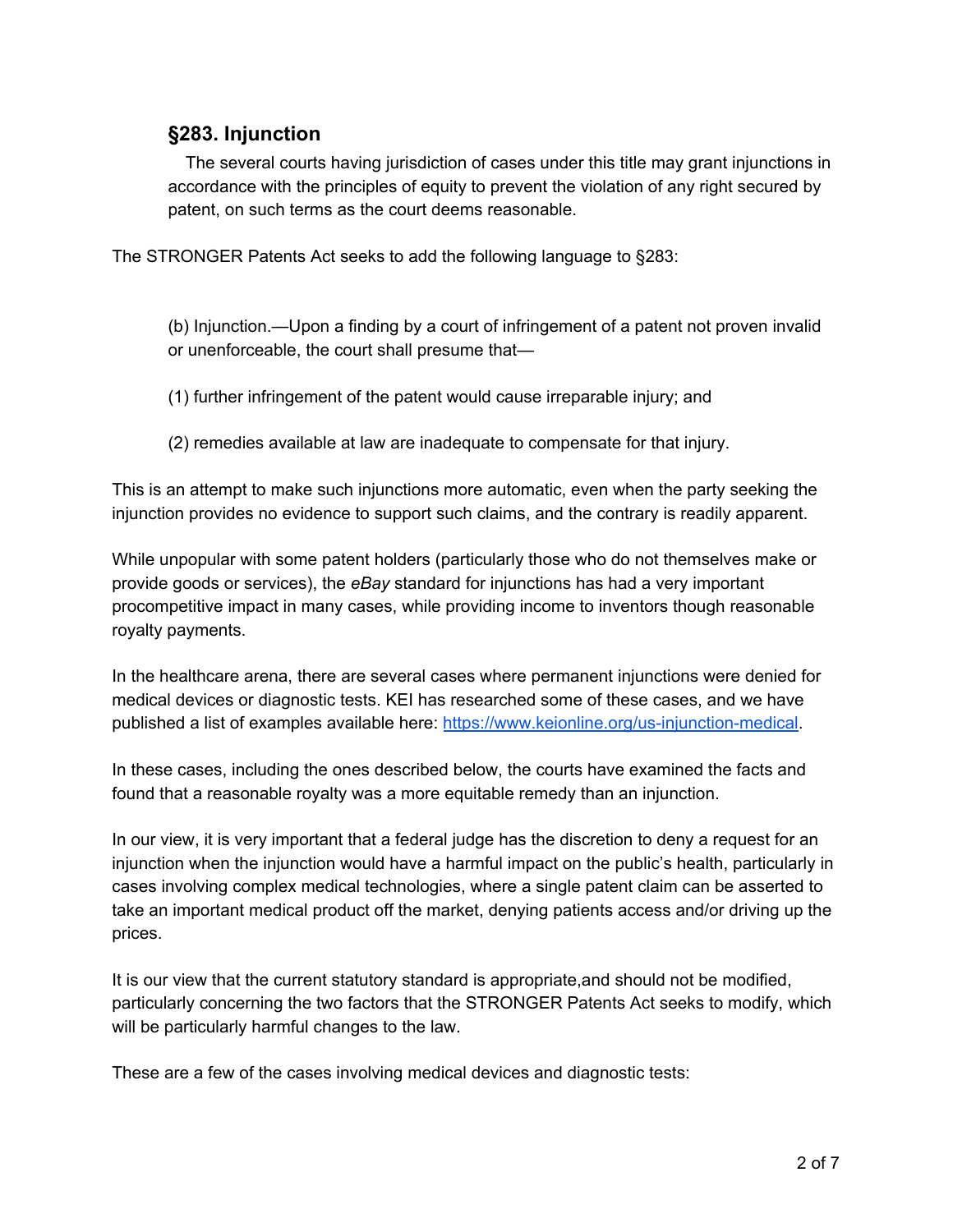● Jan K. Voda, M.d., V Cordis Corporation, Case: [5:03-cv-01512-L](https://www.keionline.org/wp-content/uploads/2018/04/Voda-v-Cordis-opinion.pdf), September 5, 2006. Cordis manufactures an angioplasty guide catheter.

> "plaintiff has failed to demonstrate either irreparable injury or that monetary damages are inadequate, the court denies his request for a permanent injunction."

● Innogenetics, N.V. v. Abbott Labs., 512 F.3d [1363](http://www.keionline.org/wp-content/uploads/Innogenetics-N.V.-v.-Abbott-Laboratories.pdf), January 17, 2008. Abbott manufactured a device for genotyping hepatitis C virus, which, among other things, is used to ensure blood banks do not sell blood infected with the hepatitis C virus. From the opinion:

> "We remand to the district court to delineate the terms of the compulsory license, such as conditioning the future sales of the infringing products on payment of the running royalty, the 5-10 Euros per genotyping assay kit."

● Bard Peripheral Vascular, Inc. v. W.L. Gore & Assocs., Inc., No. [CV-03-0597-PHX-MHM](https://www.keionline.org/wp-content/uploads/Bard-Peripheral-Vascular-Inc.-v.-W.L.-Gore-_-Associates-Inc.pdf), March 31, 2009. Medical technology: prosthetic vascular graft.

> "The Court is satisfied that a fair and full amount of compensatory money damages, when combined with a progressive compulsory license, will adequately compensate Plaintiffs' injuries, such that the harsh and extraordinary remedy of injunction–with its potentially devastating public health consequences—can be avoided.

> ... the values of the Patent Act and the protections that it offers to the patentee are sometimes outweighed by the Court's equitable concern for the greater public good, particularly in the realm of vascular surgery and other potentially life saving technologies. The Court therefore declines to enjoin Gore from the continued production and sales of its Counterpart Products, finding that Plaintiffs' remedy at law provides adequate compensation under the meaning of the Patent Act, particularly when viewed in light of the public interest served by Gore's continued infringement—for which Plaintiffs are to receive a compulsory license."

● Johnson & Johnson Vision Care, Inc., v. CIBA Vision Corp., 712 F. [Supp.](https://www.keionline.org/wp-content/uploads/2018/09/Johnson-Johnson-v.-CIBA-Vision.pdf) 2d 1285, April 27, 2010, involving extended-wear contact lenses.

> . . . evidence convinces the Court that millions of innocent contact lens wearers will suffer real adverse consequences if sale of ACUVUE OASYS is enjoined. These are not just issues of comfort or cosmetics, as CIBA argues, but rather deal with the more substantive concerns of proper vision and eye care. There will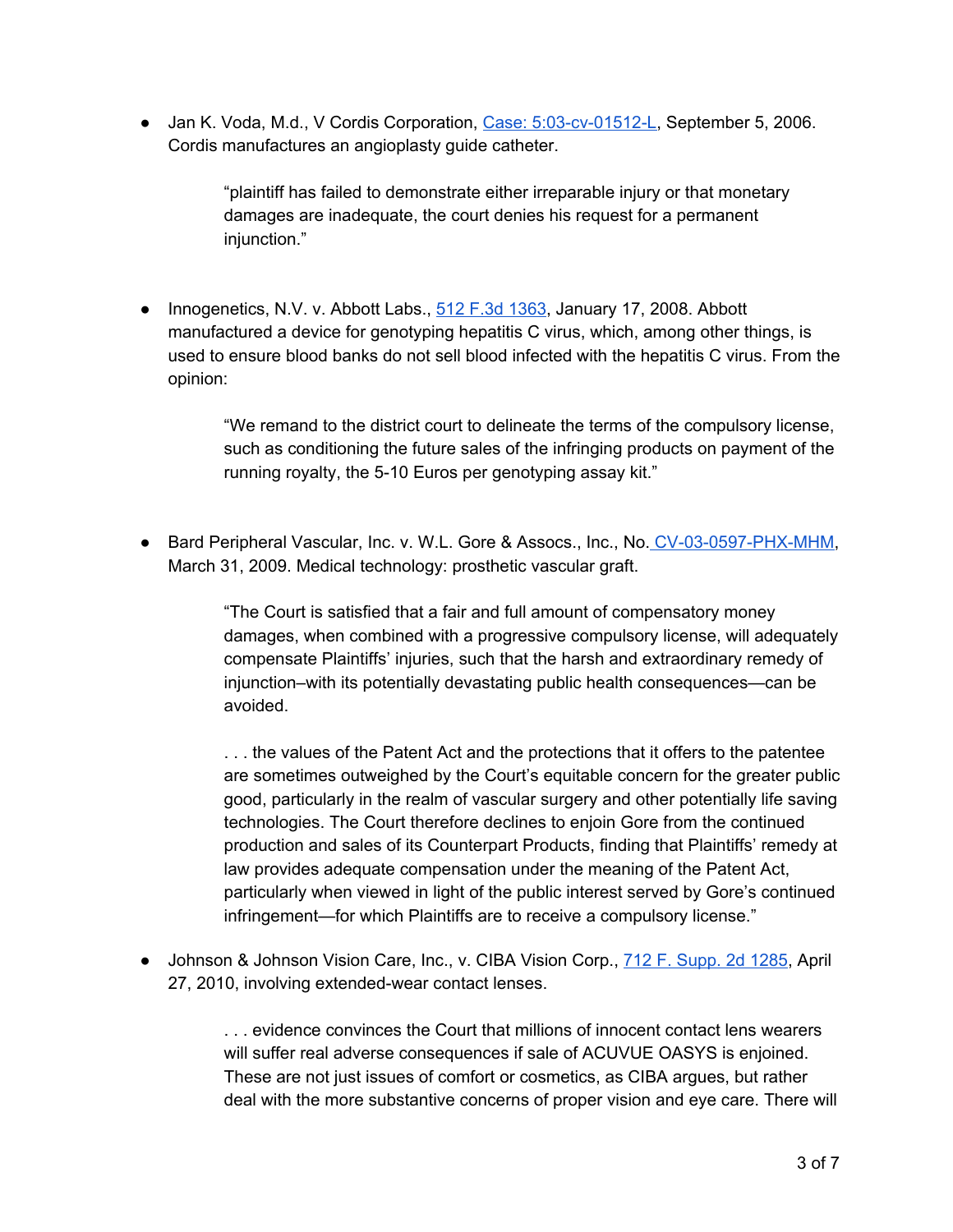also be significant disruption, confusion and cost (estimated to be in the hundreds of millions of dollars) caused by ACUVUE OASYS patients being abruptly told that the contact lens for which they have been fitted and with which they are satisfied, is no longer available. Choosing a new lens will at minimum require refitting and the new lens may not prove as efficacious as the ACUVUE OASYS lens. Moreover, patients may have to be refitted more than once until an appropriate lens is found. An undefined number will not be able to be refitted appropriately at all. CIBA's answer that ''they can just wear glasses'' is no answer, in this Court's view.

The preponderance of the evidence convinces the Court that an injunction will create consequential medical, practical and economic issues for large numbers of ACUVUE OASYS users. The deleterious effects of the injunction on the general public would simply be too great to permit. Thus, CIBA has failed to carry its burden of proving that the public interest would not disserved by the entry of a permanent injunction.

● Edwards Lifesciences AG v. CoreValve, Inc., et al., No. C.A. [08-91-GMS](https://www.keionline.org/wp-content/uploads/Edwards-Lifesciences-AG-v.-CoreValve-Inc..pdf), February 7, 2011, a case involving a valve prosthesis that can be implanted in the body without the need for surgical intervention, but rather through the use of a catheter.

> The object of the invention, and the key innovation upon which the parties focused at trial, is to provide a valve prosthesis that can be implanted in the body without the need for surgical intervention, but rather through use of a catheter. With respect to cardiac valves, the invention thus permits a valve to be implanted without the need for open heart surgery and the risks that come with such surgery.

> . . . CoreValve's infringement stems not from sales of the accused product, all of which occurred outside the United States, but rather from the manufacturing of the accused product in the United States. 13 Thus, Edwards must establish that CoreValve's manufacturing operations in the United States are continuing and will continue to cause irreparable harm if not enjoined. Edwards, however, does not appear to dispute that CoreValve would be able to move its remaining manufacturing operations to Mexico almost immediately if the court enjoined it from continuing to manufacture its products in the United States. . .

> The court fails to see what hardship Edwards would suffer if CoreValve were permitted to continue manufacturing its product in the United States, as opposed to in Mexico, that could not be compensated through remedies at law. The public interest would not be substantially advanced or harmed by the issuance of an injunction, since Core Valve would be able to continue manufacturing accused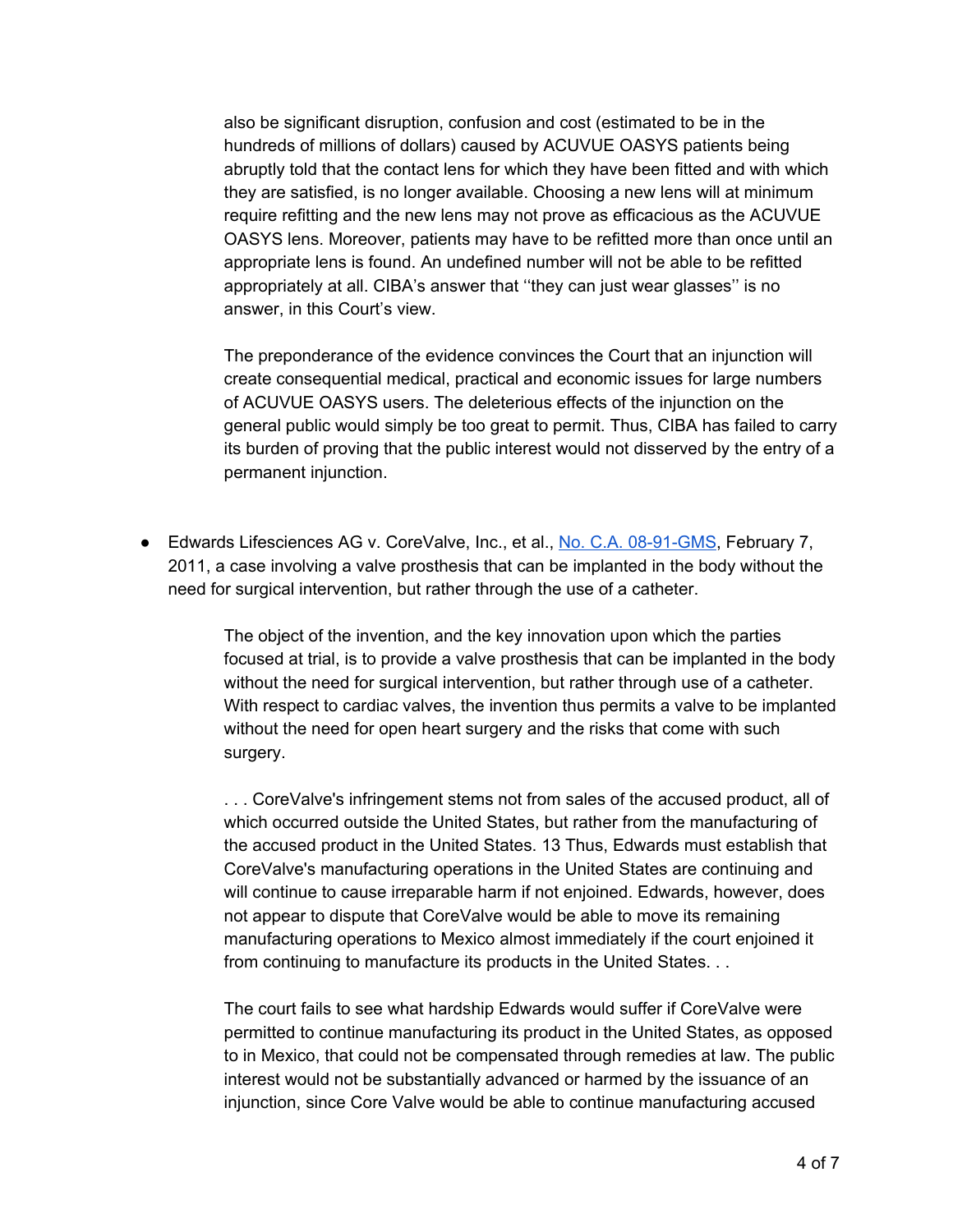product abroad without seriously affecting the supply of the product available to the public. Consequently, the court will deny Edwards' motion for a permanent injunction.

● Conceptus, Inc. v. Hologic, Inc., No. C [09-02280](https://www.keionline.org/wp-content/uploads/Conceptus-Inc.-v.-Hologic-Inc..pdf) WHA, January 9, 2012, a case involving intrafallopian contraceptives.

> Defendant Hologic owns and markets the infringing Adiana contraceptive system. The Adiana system, like the Essure system, involves the minimally invasive transcervical placement of a contraceptive device (referred to by Hologic as a "matrix") into a woman's fallopian tubes. Combined with the use of radiofrequency energy, the Adiana matrix — much like the Essure system — is intended to produce intrafallopian occlusion, which either prevents conception from occurring or blocks the passage of a fertilized ovum to the uterus. Adiana received FDA approval in July 2009. This is a two-product market: Essure and Adiana are the only two products available for transcervical hysteroscopic sterilization.

> The public interest would undoubtedly be harmed by an injunction. Enjoining the sale of Adiana would leave only one product for transcervical hysteroscopic sterilization. Public health has benefitted, and will continue to benefit, from having a choice of products for transcervical hysteroscopic sterilization. This is especially important because the products are different. Removing Adiana from the market would have eliminated an important alternative for patients.

> Essure and Adiana are not interchangeable products and procedures. With Essure, there is a risk of perforations because of its long corkscrew-like tail. Evidence at trial also showed that some patients do not want Essure because it is metallic. For example, Essure is not available to patients who have nickel allergies. With Essure, there is a concern that the trailing coils could interfere with certain types of endometrial ablation procedures. There is also the possibility of pain after placement of Essure coils (TX 137 at 9976–78).

> On the other hand, Adiana is not a metallic coil but is a small foam cylinder. It is not screwed into the fallopian tube. Instead, the fallopian tube is "burned" slightly by radiofrequency energy. As the tube heals, the healing tissue grows into the foam insert. . . . the precise mechanism of action has important advantages over Essure, such as a non-metalic body, no risk of perforation, and use of radiofrequency energy.

In this action, the public benefit of having two products with different qualities in the transcervical hysteroscopic sterilization market militates strongly against an injunction.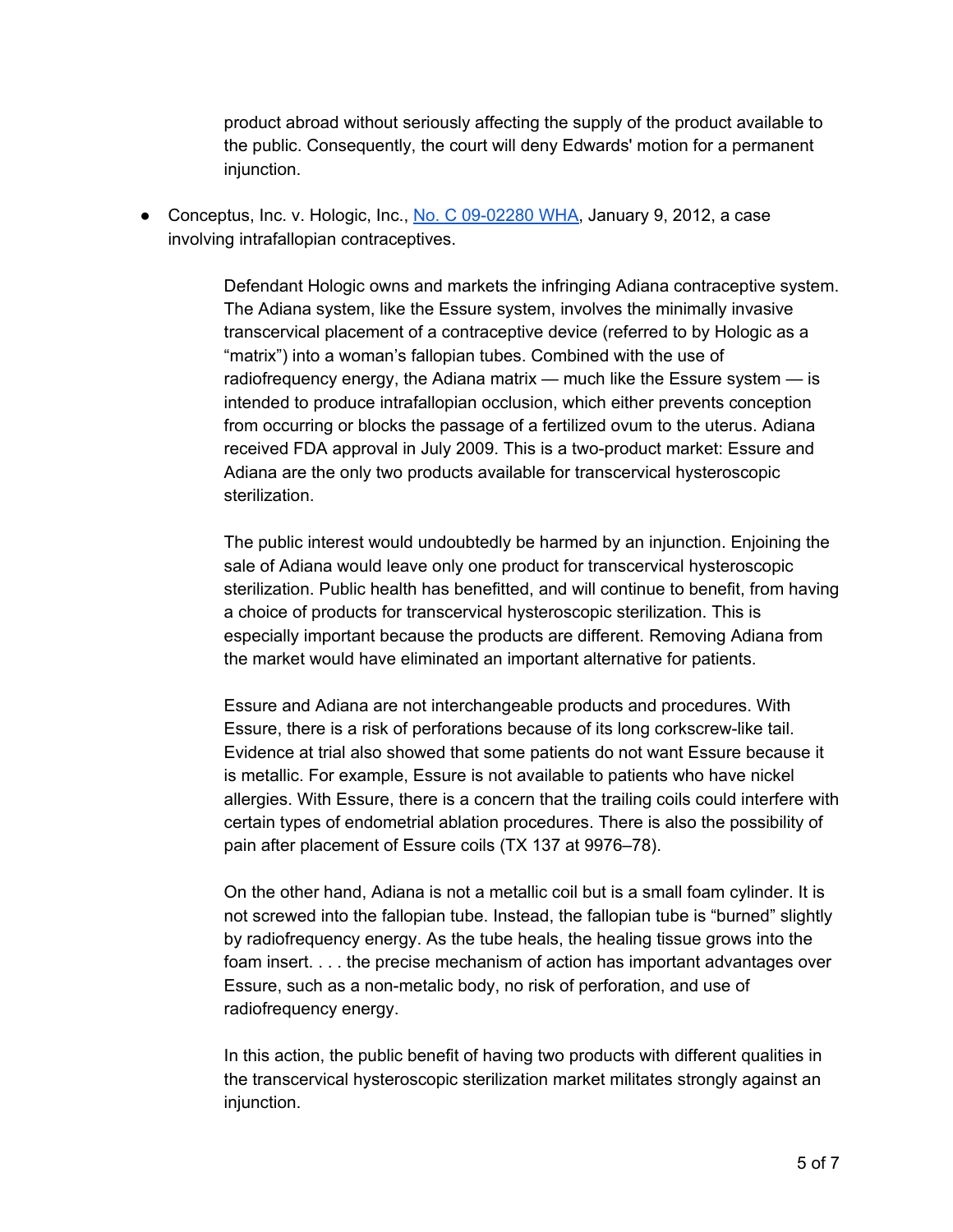● Tyco Healthcare Grp. L, et al., v. Ethicon Endo-Surgery, Inc., [3:10-cv-00060-JBA,](https://www.keionline.org/wp-content/uploads/Tyco-Healthcare-Group-LP-v.-Ethicon-Endo-Surgery-Inc..pdf) March 28, 2013, involving ultrasonic surgical devices.

> The three patents at issue in this lawsuit are directed to ultrasonic surgical devices, which employ ultrasonic energy to cut and coagulate vessels in surgery. . . .

> The devices at issue are commonly used in laparoscopic surgery in which trocars are used to pierce a patient's body and a narrow hollow tube, or "cannula," is used to provide a "working pathway" to the target surgical site.

> . . . "remedies available at law, such a monetary damages," are fully adequate to compensate for Tyco's injury.

> The Court finds that the public interest prong cuts both ways, as there is certainly an interest in "protecting the rights of patent owners," see Smith & Nephew, Inc. v. Synthes (U.S.A.), 466 F. Supp. 2d 978, 985 (W.D. Tenn. 2006), as well as an important consideration that a permanent injunction would pull many devices that are presently used in surgery off the market.

● Verinata Health, Inc., et al., v. Ariosa Diagnostics, Inc., et al., 329 F. [Supp.](https://www.keionline.org/wp-content/uploads/Verinata-v.-Ariosa.pdf) 3d 1070, July 19, 2018. This suit involves the Harmony test, a non-invasive prenatal screening of fetal chromosomal abnormalities, sold by Ariosa, a company acquired by Roche in 2014.

> Defendant Ariosa is a molecular diagnostics company that researches, evaluates, and develops non-invasive prenatal tests for chromosomal abnormalities in a fetus. . .

This Court is unconvinced by Illumina's argument that the harm resulting from competing against Roche is not compensable by monetary damages.

Even when an injunction is granted, such as in the Braun/Terumo case below, the court now can narrow the injunction in ways that protect competition, and protect access to an important medical technology.

● B. Braun Melsungen AG, et al., v. Terumo Med. Corp., et al., 778 F. [Supp.](https://www.keionline.org/wp-content/uploads/2018/09/B.-Braun-Melsungen-v.-Terumo-Medical.pdf) 2d 506, April 21, 2011, involving intravenous catheters.